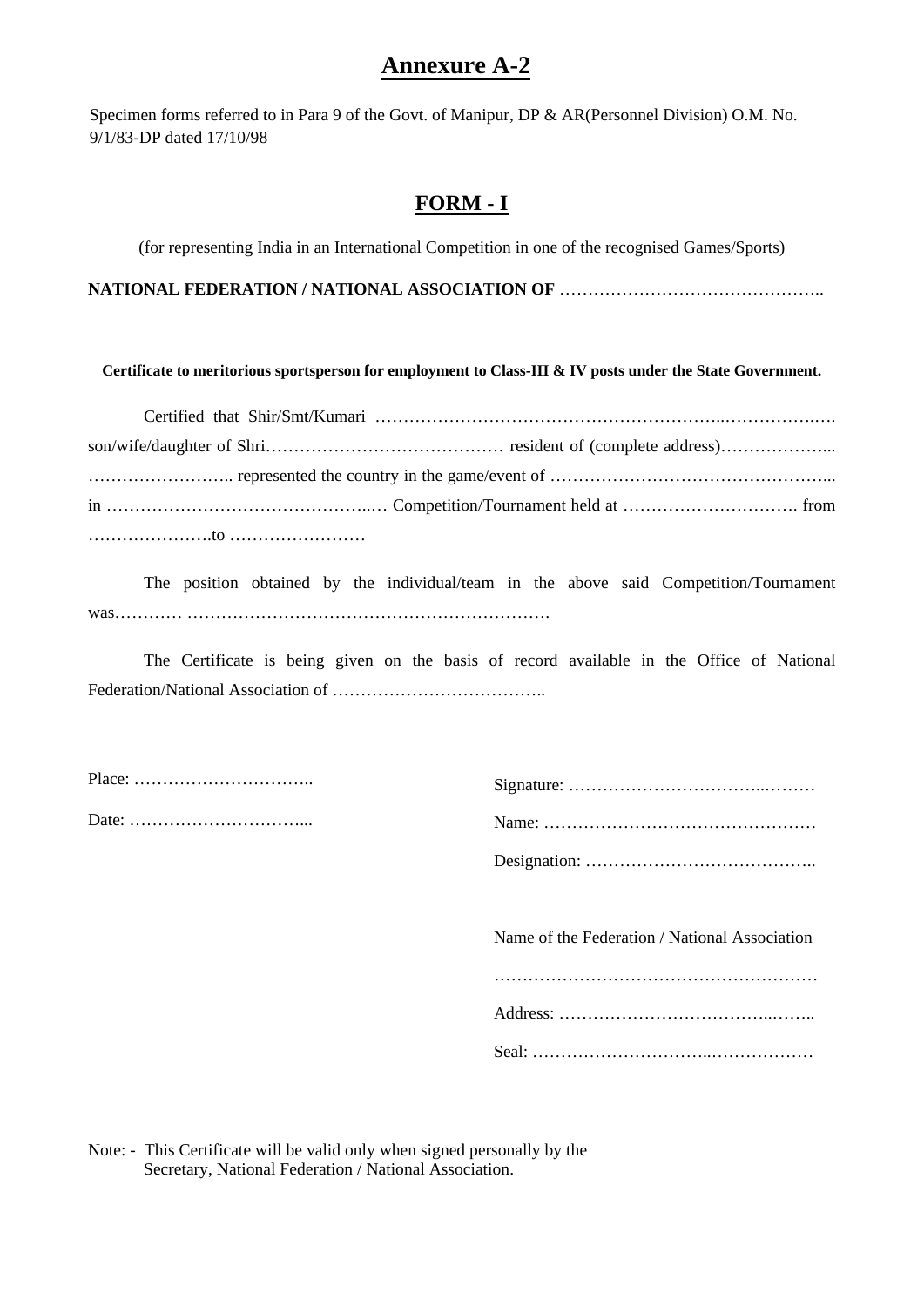### **FORM - II**

(for representing a State in India in a National Competition in one of the recognised Games/Sports)

**STATE ASSOCIATION OF** ………………………………………….. **IN THE GAME OF** ………… …………………………………………………

**Certificate to a meritorious sportsperson for employment to a Class-III & IV posts under the Government of Manipur.** 

The position obtained by the individual/team in the above said Competition/Tournament was......... ……………………………………………………….

The Certificate is being given on the basis of record available in the Office of the State Association of ………………………………..

| $Place: \ldots \ldots \ldots \ldots \ldots \ldots \ldots \ldots \ldots$ |  |  |  |  |  |
|-------------------------------------------------------------------------|--|--|--|--|--|
|                                                                         |  |  |  |  |  |

Name of the Association ………………………………………………… Address: ………………………………..…….. Seal: …………………………..………………

Note: - This Certificate will be valid only when signed personally by the Secretary to the State Association.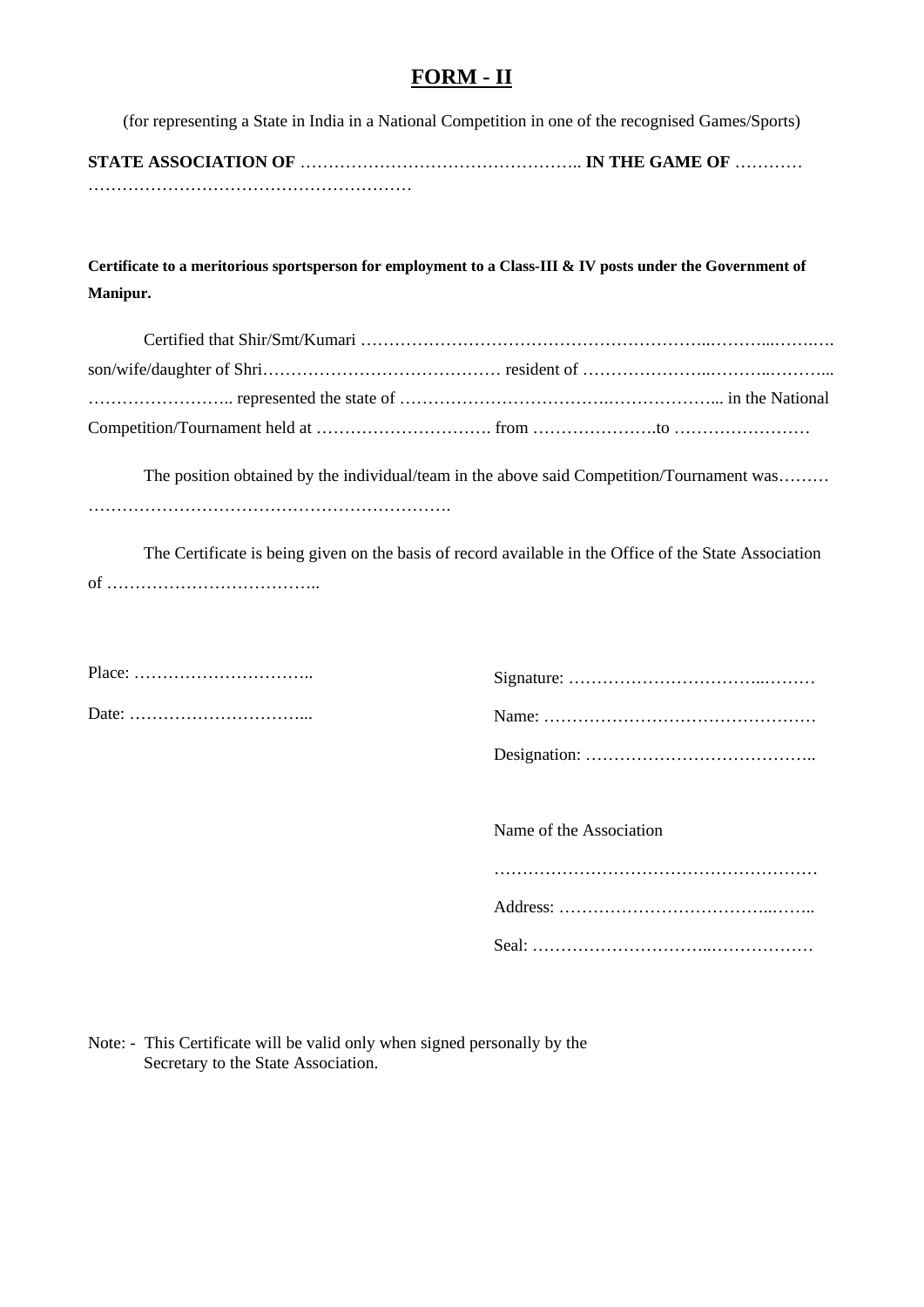### **FORM - III**

(for representing a University in the Inter University Competition in one of recognised Games/Sports) **UNIVERSITY OF** ………………………………………..

#### **Certificate to a meritorious sportsperson for employment to a Class-III & IV posts under the State Government.**

The position obtained by the individual/team in the above said Competition/Tournament was………. …………………………………………………

The Certificate is being given on the basis of records available in the Office or Dean of Sports or Officer in overall charge of sports in the University of ………………………………………………………………

| $\mathrm{Sig}$ |
|----------------|
| Nar            |

| Name of University: |
|---------------------|
|                     |
|                     |
|                     |

Note: - This Certificate will be valid only when signed personally by the Dean/Director or other Officer in overall charge of Sports in the University of …………………………………………